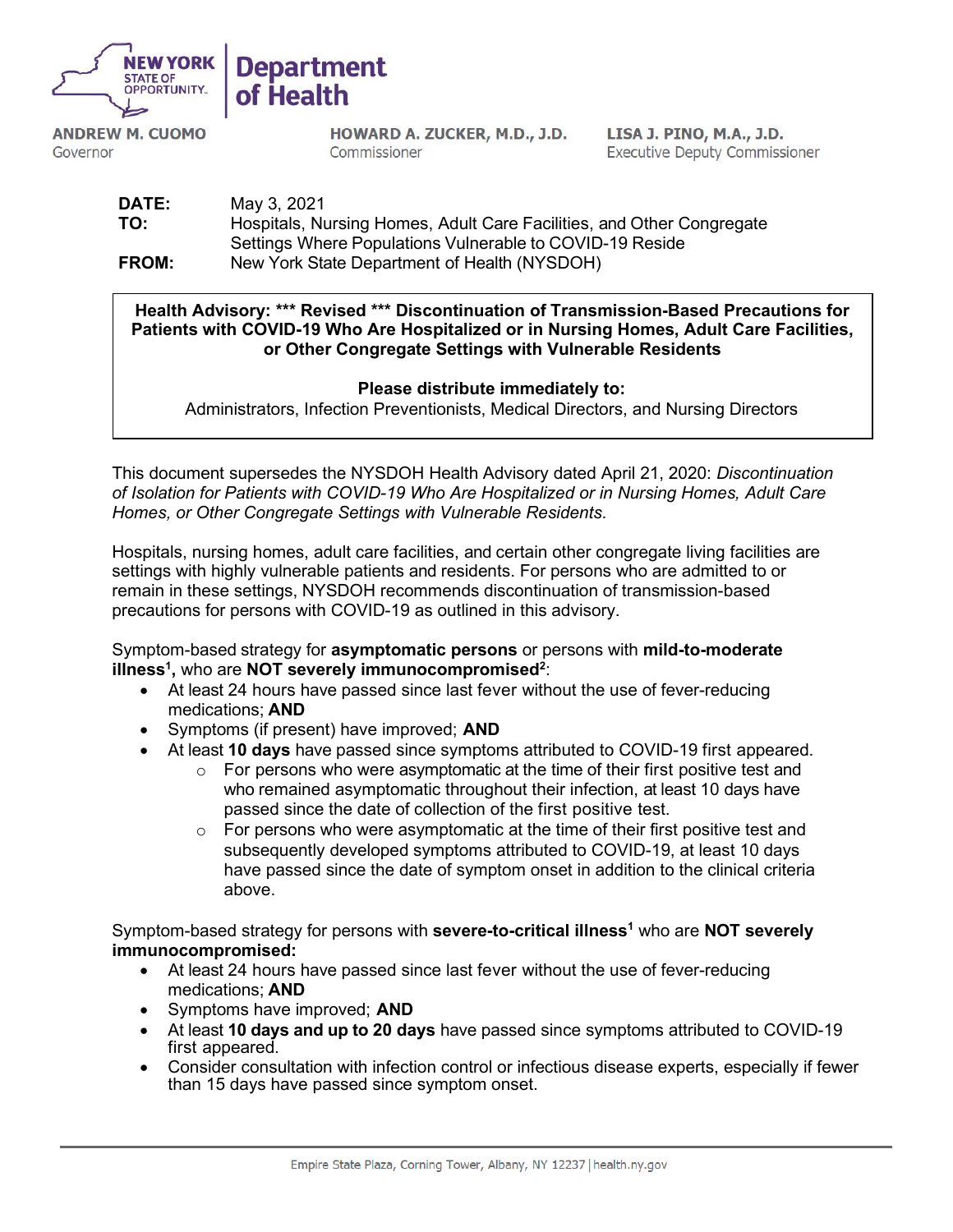Symptom-based strategy for persons who are **severely immunocompromised**<sup>2</sup>**:** 

- Persons who are severely immunocompromised can remain SARS-CoV-2 culture-positive more than 20 days after symptom onset or first positive test. **Consultation with infectious diseases specialists is recommended**; use of a test-based strategy (defined below) for determining when to discontinue transmission-based precautions should be considered.
- At a minimum, when the symptom-based strategy is determined to be appropriate after specialist consultation, persons who are severely immunocompromised should remain on transmission-based precautions until:
	- $\circ$  At least 24 hours have passed since last fever without the use of fever-reducing medications; **AND**
	- o Symptoms (if present) have improved; **AND**
	- o At least **10 days and up to 20 days** have passed since symptoms attributed to COVID-19 first appeared.
		- For severely immunocompromised persons who were asymptomatic at the time of their first positive test and who remain asymptomatic, at least 10 days and up to 20 days have passed since the date of collection of their first positive test.
		- For severely immunocompromised patients who were asymptomatic at the time of their first positive test and subsequently developed symptoms attributed to COVID-19, at least 10 days and up to 20 days have passed since symptom onset in addition to the clinical criteria above.

Test-based strategy:

- The test-based strategy is not recommended except:
	- $\circ$  for severely immunocompromised individuals if concern exists that they might remain infectious more than 20 days.
	- $\circ$  in other circumstances when the symptom-based strategy might lead to clinically inappropriate use of transmission-based precautions; however, due to the frequency of prolonged test positivity, the utility of this approach is limited.
- All of the following are required to discontinue transmission-based precautions using the testbased strategy:
	- o At least 24 hours have passed since last fever, without fever-reducing medications; **AND**
	- o Symptoms (if present) have improved; **AND**
	- o Results are negative from **at least two consecutive respiratory specimens** collected greater than or equal to 24 hours apart and tested using an FDA-authorized molecular viral assay for detection of SARS-CoV-2 RNA. Antigen tests are not molecular viral assays and should not be used for this purpose.

Discontinuation of transmission-based precautions for persons with suspected COVID-19:

- The decision to exclude the diagnosis of COVID-19 and discontinue transmission-based precautions for COVID-19 can be made when a negative result from at least one respiratory specimen using an FDA-authorized molecular viral assay for detection of SARS-CoV-2 is obtained. A second consecutive negative test collected greater than or equal to 24 hours apart should be obtained when there is a higher level of suspicion for COVID-19. Antigen tests are not molecular viral assays and should not be used for this purpose.
- For persons suspected of having COVID-19 infection but are never tested, the decision to discontinue COVID-19 transmission-based precautions can be made using the symptom-based strategy described above*.*
- Clinical judgement and suspicion of SARS-CoV-2 infection should ultimately determine whether to continue or discontinue empiric transmission-based precautions.

Discontinuation of transmission-based precautions for persons exposed to COVID-19:

• Persons who are exposed to COVID-19 and require quarantine according to current applicable guidance for an individual in the community should be cared for in healthcare settings using